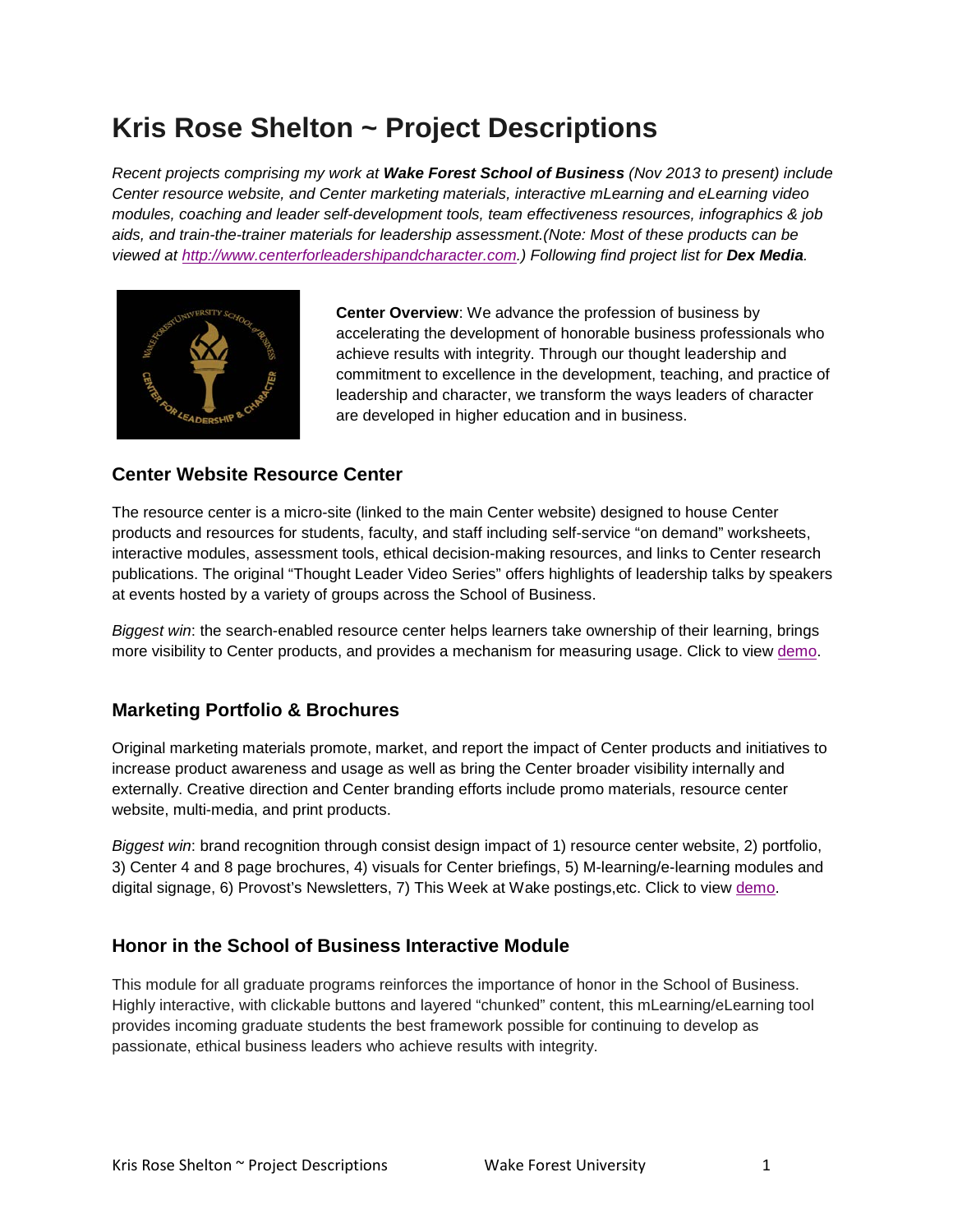*Biggest win*: collaborating across the School of Business to film over 15 video clips with senior leaders and alumni to demonstrate commitment to the honor culture of the institution. Click to view [demo.](http://clc.business.wfu.edu/module/honormodule1)

#### **MA Program Capstone Simulation Interactive Module**

The MA Capstone course includes an accelerated real-world business simulation as the week-long project. "Just in time" content includes tools for strategy, leadership, ethical decision making, managing crisis situations, and communicating effectively. Interactive elements include embedded videos, mouseover buttons, layered content, micro-lessons, narration, downloadable pdf documents, and web links.

*Biggest win*: co-creating video content with students during the class through real-time debriefs and "media" interviews to make the experience interactive and the learning memorable. (Demo not available.)

## **A Process to Build and Lead High Performing Teams Module & Resources**

This "on demand learning" module provides work teams the tools and resources to build and sustain high performing teams. Over 35 separate embedded resources include quick reference guides, planning worksheets, action and problem solving worksheets, checklists, job aid infographics, and reflection tools to help learners take more charge and ownership of their learning. Click to view [demo.](http://googledrive.com/host/0B9f4kJtY3fgYVHRiWnc0Uld0c3c)

*Biggest win*: module content represents cross-discipline collaboration and is scaleable across programs for work team creation, tune-ups, and as a set of "just in time" tools to help facilitators intervene with teams having specific challenges.

# **Action Learning Project 2 Interactive Module**

This mLearning module introduces MA in Management students to the ALP2 course where they take conceptual knowledge learned in the classroom and apply it to a real world business consulting project. Interactive elements include executive project sponsor video clips, mouse-over buttons, layered, "chunked" content, narration, multi-media music, creative typography and graphics.

*Biggest win:* collection of video clips from previous ALP executive sponsors offering advice. This module also served as a kick off for the "meet and greet" with incoming business sponsors. Click to view [demo.](https://googledrive.com/host/0BzgiZ_-nDBkMZVhpaGpVSWVrOE0)

#### **"Honorable" Faculty Resource Interactive Module**

"Honorable" is a core component of the School of Business developmental framework. To assist faculty with integrating the concept "Honorable" into existing activities in the classroom, this eLearning module focuses on syllabus design and class structure as well as class execution. Over 20 downloadable samples and tools (Word and pdf) are supported by a web page on the resource center containing additional resources. (Demo not available--CLC intellectual property.)

*Biggest win:* the module included collaboration with a multi-discipline group of faculty members and their in depth feedback shaped the end product.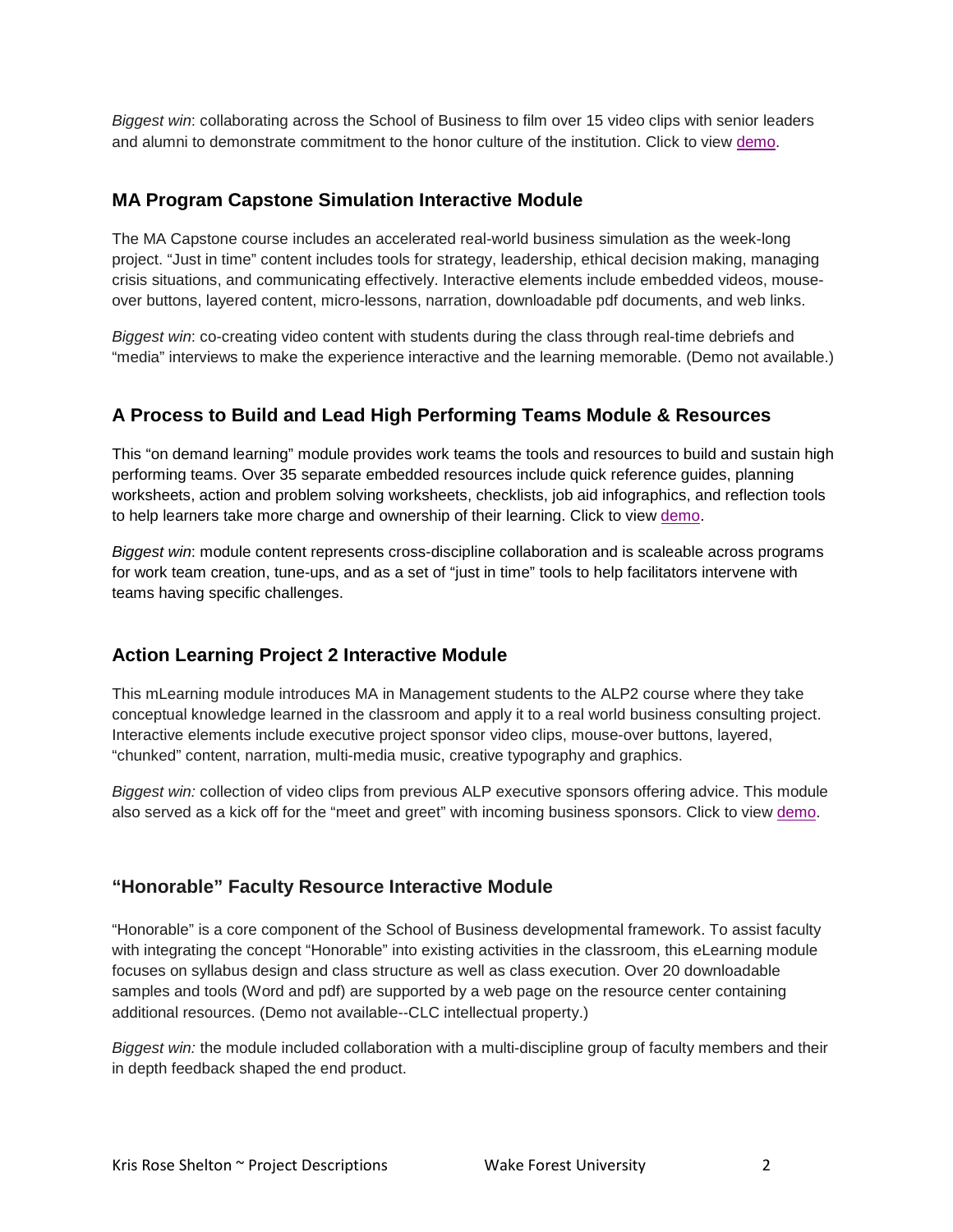# **A Game of Ethics & Leadership**

This original hands-on board game developed by the Center provides learners an opportunity to apply ethical concepts in a competitive game situation to reinforce learning. The game can be used in class or within a workplace setting for team building and development. (Available Fall 2015). Click for [preview.](http://www.centerforleadershipandcharacter.com/%23!ethics-game/cwsz)

*Biggest win*: this board game will serve as the foundation for a partnership with the WFU Computer Science Department to build the product into a multi-player ethics game app accessible on all devices.

#### **Ethical Decision-Action Model (EDAM) Interactive Module**

The EDAM (developed by the Center for Leadership & Character) is a tool to assist business leaders in making ethical decisions and in taking ethical action. The eLearning interactive module contains step-bystep instructions, detailed worksheets as downloadable pdfs, sample cases, and multi-media resources including supporting videos to help users quickly gain confidence using this tool.

*Biggest win*: creating job aids including a decision matrix to package a complex topic to motivate students and enhance their ethical decision making skills. (Demo not available--CLC intellectual property.)

# **Leadership and Character Assessment (LCA)/ Team Member Assessment (TMA) Coaching & Self-Development Tools**

After taking the LCA or TMA assessments (proprietary Center products with 360 degree assessment features) and receiving their individualized feedback reports, the learners go through a debrief where they evaluate their results and develop an action plan. The coaching and self-development tools to facilitate this include worksheets, quick reference guides, and job aid infographics as well as detailed train-thetrainer materials for staff coaches.

*Biggest win*: train-the-trainer materials provide an engaging "crash course" in facilitation, so the staff standing in as coaches can enter the debrief sessions as confident facilitators. (Demo not available.)

#### **Build an Extra Class Day Faculty Workshop**

The "Build an Extra Class Day" workshop (a collaboration with other university instructional technology staff) introduces faculty to available virtual technologies. The workshop includes a brief overview of three virtual class technologies, Voice Thread, Show and Share, and WebEX, available to faculty and staff as well as a hands-on, train-the-trainer workshop where faculty can walk away with their own virtual class prepped to launch at a moment's notice for a snow day.

*Biggest win*: initiation of collaboration across university departments to promote the use of virtual tools in the classroom university-wide.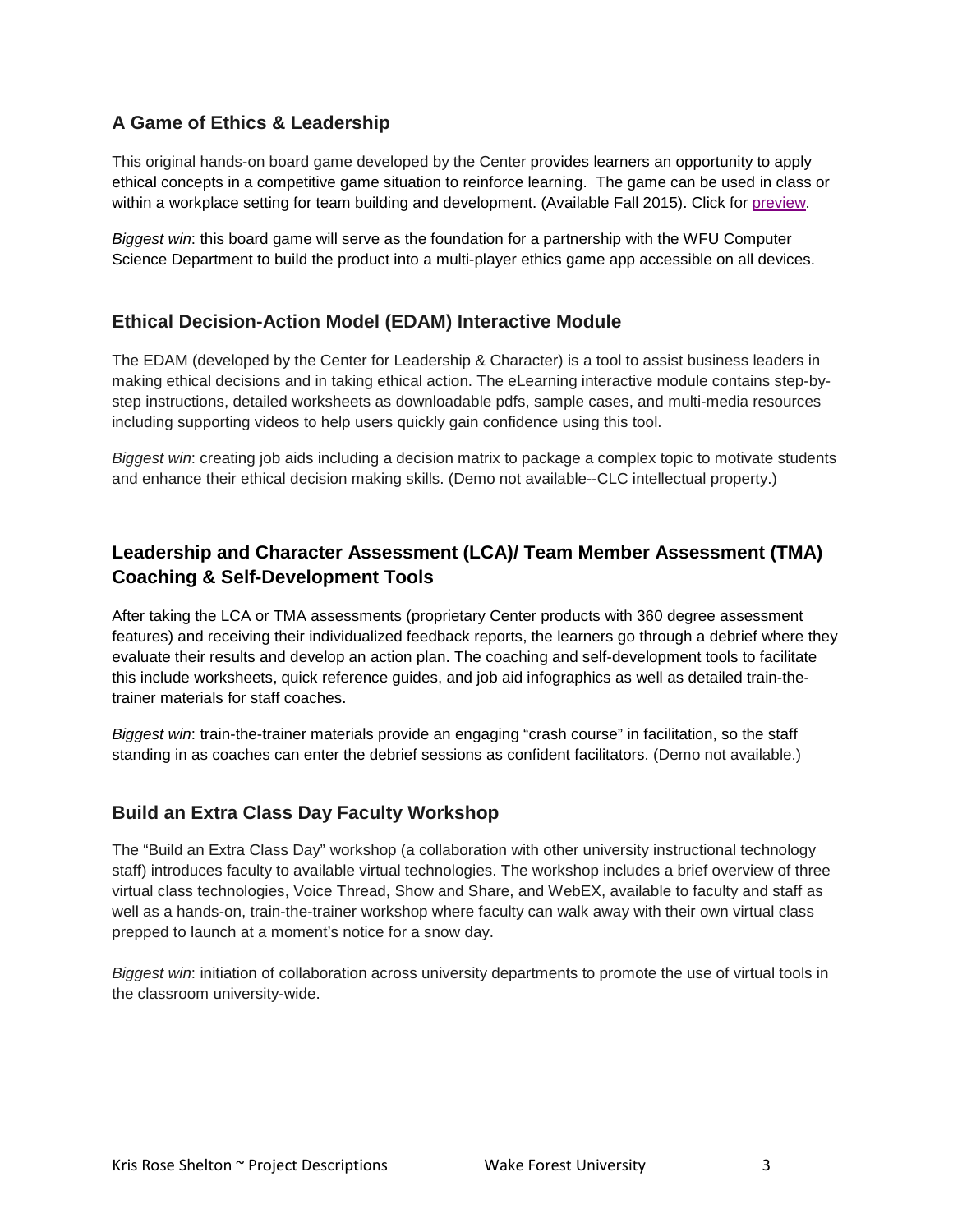# dex **media**

**Dex Media Overview**: Dex Media mainly serves small businesses by providing in print and online yellow pages ad services in a variety of markets across the U.S. In 2007, the company had 4500 employees and contained four separate business units. During this time, Dex went through two rebranding efforts and Project ACT, a nine month organizational restructure. The parent organization, R.H. Donnelley, containing the corporate functions was headquartered in Cary, NC.

#### **Project Lead at Dex Media:**

- New employee orientation (iLT on site program & train the trainer) *Win:* partnering with HR generalists across 4 brands (business units integrating after recent mergers) and bringing compliance reporting to over 90%
- Behavior-based interviewing process (collaborative project across 4 brands) *Win:* bringing team together to produce a robust competency matrix—project phase 1
- Change management training product (managed vendor relationship for customized infographic/game tool for Project ACT) *Win:* collaborating with the vendor to infuse the product with Dex culture and values
- Project ACT team internal newsletter (email newsletter) *Win:* providing twice a month updates as a way for the 36 member project team to stay aligned
- Project ACT project website updates (in partnership with IT) *Win:* providing a resource for enterprise-wide real time updates and resources on the restructure
- *7 Habits of Highly Effective People* training for a finance team (on site staff development) *Win:* developing confidence and team cohesion to improve communication and avoid conflict
- Marketing, branding, internal promotion for training development team and "Leadership Academy" *Win:* promoting the leadership development team as an enterprise-wide resource and partner
- Instructional design process development *Win:* partnering with HR Project Management Office to align process with HR PMO initiatives
- Facilitated one-on-one coaching interventions at manager and director level *Win:* gaining commitment to enhance communication styles to fulfill personal and team goals